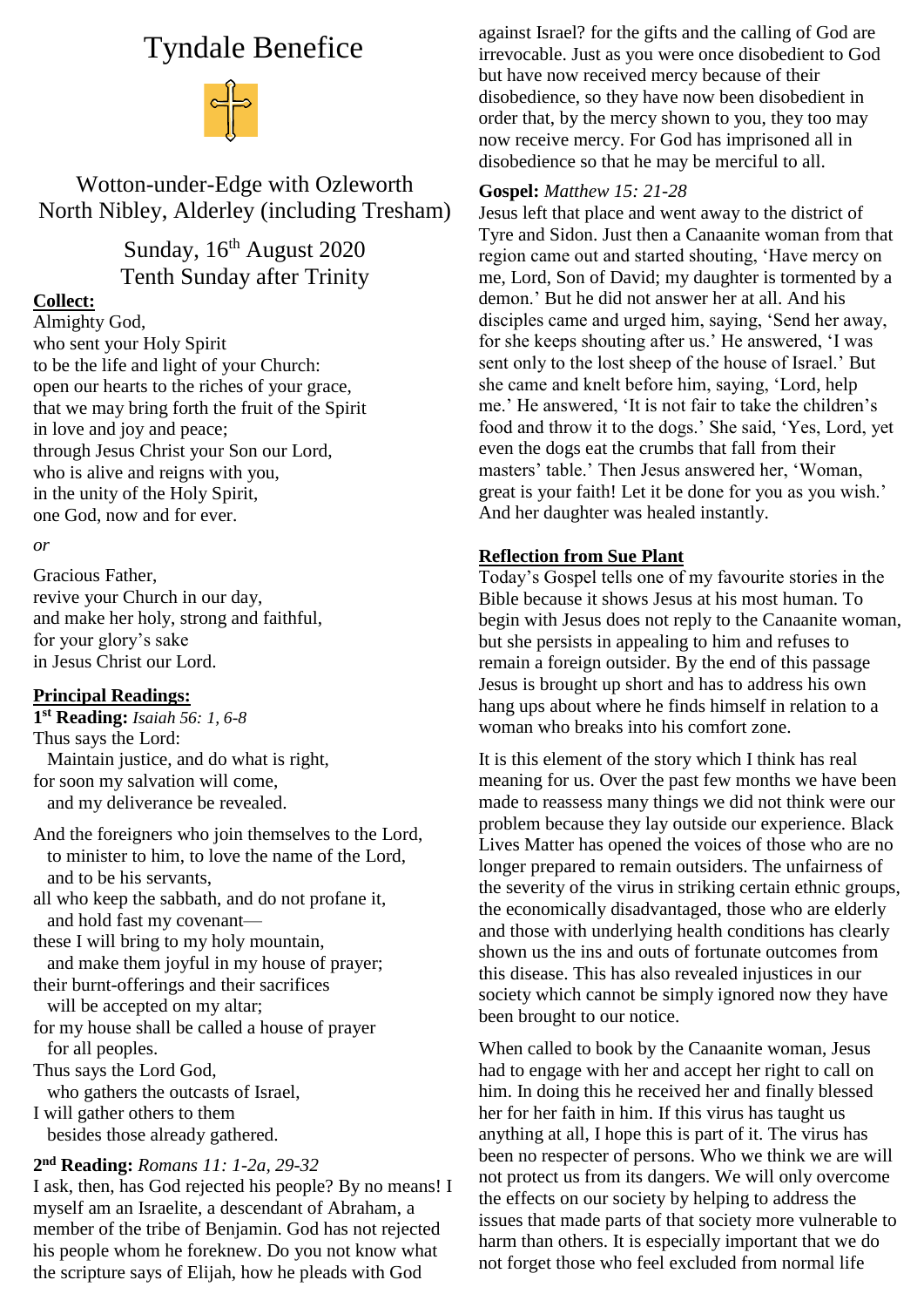every day. These are the same people who have always been around us but we needed this break in our lives to actually take notice of them.

Church is a microcosm of that wider society. Many of our former congregation feel excluded as they grow older and unable to attend church. Many would be members never even get here because we are seen to operate a closed shop. We must shake off these things that make us seem exclusive. Think back to those words in the last verse from Isaiah we read earlier:

For my house shall be called a house of prayer for all peoples.

Thus says the Lord God, who gathers the outcasts of Israel,

### *I will gather others to them besides those already gathered.*

Love and God bless, Sue

PS If you would like the slightly lengthier version of this address which will be heard in church, please ask Kate or myself to send it to you

#### **For your prayers:**

# *For those who have died and their families:*

Doreen Milling who died on 24<sup>th</sup> July. Margaret Parish whose funeral was on  $10<sup>th</sup>$  August at St. Mary's

### **A prayer for all those affected by coronavirus**

Keep us, good Lord, under the shadow of your mercy in this time of uncertainty and distress. Sustain and support the anxious and fearful, and lift up all who are brought low; that we may rejoice in your comfort knowing that nothing can separate us from your love in Christ Jesus our Lord.

### **Amen.**

**Daily Prayer** continues to be said at 9.00 every morning in individual homes.

We pray for:

- The World and its needs
- The Church and her life
- Those who are ill in body, mind or spirit
- Ourselves

If you wish to join us, you will find a choice of three services on the website - Midweek Prayer (from the Church of England), Morning Prayer, and Reflective Service. [http://wottonparishchurch.org.uk/resources](http://wottonparishchurch.org.uk/resources-for-prayers-services-at-home/)[for-prayers-services-at-home/](http://wottonparishchurch.org.uk/resources-for-prayers-services-at-home/)

Year of Mind – where we remember those that have died during this week in previous years. **Wotton**

- $16<sup>th</sup>$ : Joan Sydney May Hill (2015)
- 17<sup>th</sup>: Frederick Leonard Chapman (1969)
- 18<sup>th</sup>: Diana Kate Davey (2011) Mervyn Kenneth Wilkins (2013)

Valerie "Val" Jean Read – Alderley (2019)

- 19<sup>th</sup>: Audrey Rosalind Dunn (2007)<br>20<sup>th</sup>: Alma Hutchins (2014)
- Alma Hutchins (2014) Audrey Clutterbuck (2014) Lynette Angela Day (2015)  $21<sup>st</sup>$ : Ronald Ivor Moss (2001)

David Parfitt (2017)

# **Nibley**

# None for this week

## *In August we remember in our prayers the congregation of the Synwell Chapel.*

In 'normal' times, the pew sheet has a list of people who are ill. These people are included in prayer at Sunday services, & at Morning Prayer every day. To continue this prayer - please email the Parish Office or leave a message on the Parish mobile if you would like prayer for yourself or a family member. There is a group of people who will pray.

# **Spiritual Crisis? Prayer Ministry?**

Has this time of isolation raised concerns or fears of a spiritual nature & you want to talk about them? Would you like prayer ministry, such as has been offered after Eucharist & at Healing and Wholeness Services? There is a small group of people who are trained & who are able to listen to you and offer help. Please ring the Parish mobile on 07483 146531, with your name and phone number, to request a phone call. This offer is for those who live in the Parishes of Wotton under Edge, North Nibley, Alderley and Tresham.

# **\*\*\*\*\*\*\*Notices\*\*\*\*\*\*\***

# **Latest Reopening Update**

**St. Mary's -** In line with current C of E regulations, on Sunday  $16<sup>th</sup>$  August, there will be a 10.15am service at St. Mary's. It will take the form of Morning Prayer, with music but no singing. All are welcome. Face masks will be mandatory, a track and trace form will need to be filled in and social distancing adhered to. If you would like a copy of the service leaflet for

Morning Prayer on Sundays to follow at home, please find one attached.

St. Mary's will continue to be open for private prayer each **Wednesday** between **10 and 5pm**. The church will not be supervised during these times of private prayer. Face masks to be worn.

**St. Martin's -** We are sad that the church building will remain closed until further notice. **We are unable to provide the requirements to be able to reopen, even for private prayer.** The churchyard, however, is open and provides a place for quiet reflection and prayer – with benches. Please do make use of it.

**St. Kenelm's & The Chapel of Ease, Tresham** - In line with the current Church of England guidance on reopening churches, Alderley and Tresham PCC has agreed that **Tresham** will be open on **Mondays** from